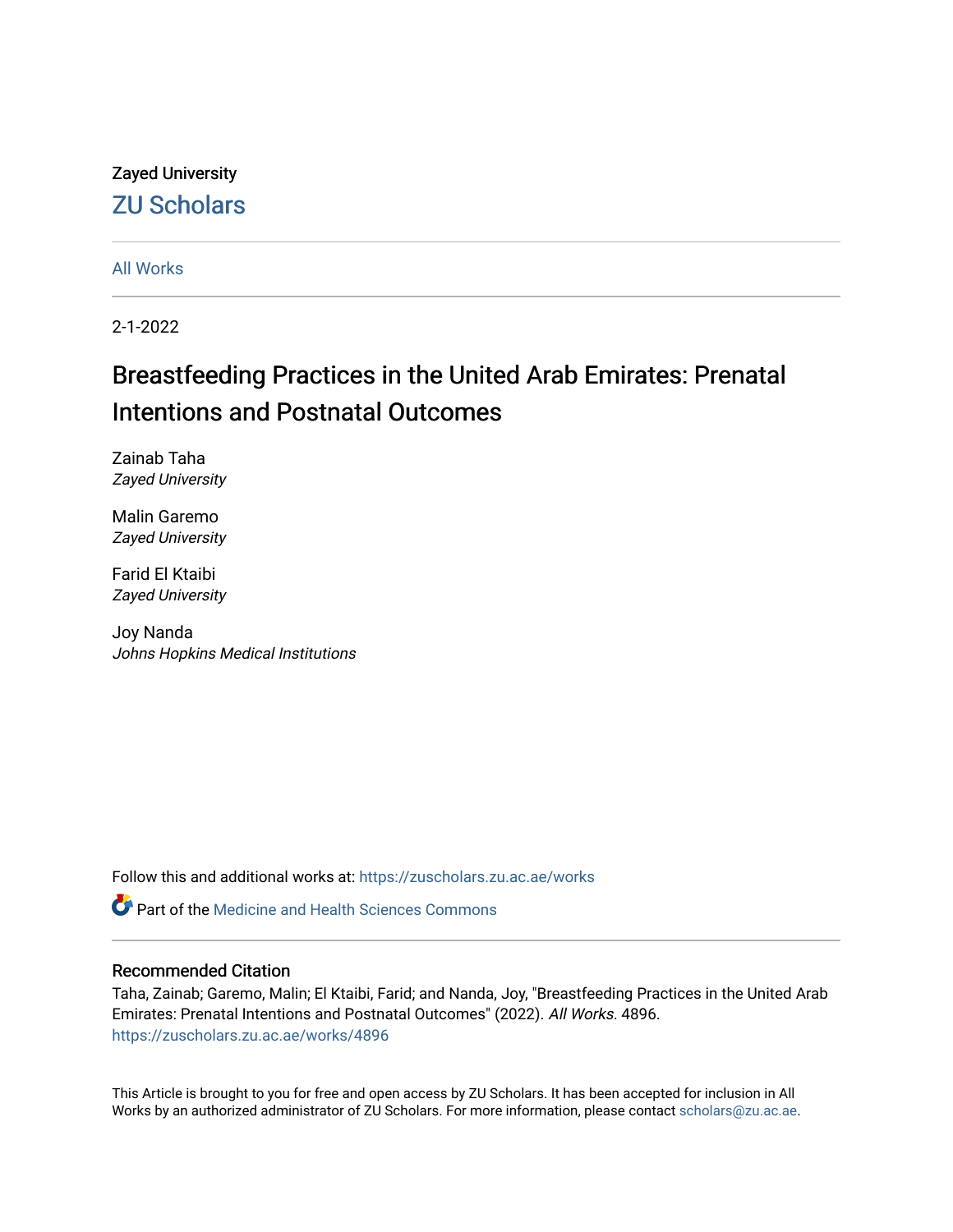

*Article*



## **Breastfeeding Practices in the United Arab Emirates: Prenatal Intentions and Postnatal Outcomes**

**Zainab Taha 1,[\\*](https://orcid.org/0000-0002-3915-3755) , Malin Garemo <sup>1</sup> , Farid El Ktaibi [2](https://orcid.org/0000-0002-2488-5224) and Joy Nanda <sup>3</sup>**

- <sup>1</sup> Department of Health Sciences, Zayed University, Abu Dhabi P.O. Box 144534, United Arab Emirates; malingaremo@gmail.com
- <sup>2</sup> Department of Mathematics and Statistics, Zayed University,
- Abu Dhabi P.O. Box 144534, United Arab Emirates; farid.elktaibi@zu.ac.ae
- <sup>3</sup> The Johns Hopkins Medical Institutions, Baltimore, MD 21206, USA; joypnanda@gmail.com
- **\*** Correspondence: zainab.taha@zu.ac.ae; Tel.: +971-2-5993111; Fax: +971-2-4434847

**Abstract:** Breastfeeding provides the ideal nutrition in infancy, and its benefits extend to the health of mothers. Psychosocial factors such as the intention to breastfeed, self-efficacy, or maternal confidence to breastfeed have been shown to impact breastfeeding outcomes in other communities. The aim of this study was to assess the potential associations between mothers' prenatal intention to breastfeed and post-delivery breastfeeding practices. A cross-sectional study was conducted from March to September 2017. Emirati and non-Emirati mothers with children below the age of 2 were recruited from maternal and child health centers in various geographical areas in Abu Dhabi Capital district, United Arab Emirates. The variables (mothers' intention to breastfeed, breastfeeding knowledge, support from family and health care professionals, and initiation and duration of breastfeeding) were collected by research assistants during an in-person interview, using a structured questionnaire. A total of 1799 mothers participated in this study. Mothers' prenatal intention to breastfeed was significantly associated with breastfeeding initiation (*p* < 0.001) and length of exclusive breastfeeding  $(p = 0.006)$ . Furthermore, intention to breastfeed during early pregnancy showed a strong association  $(p < 0.001)$  with mothers who had exclusively breast fed for more than three months. In addition, knowledge on the benefits of breastfeeding and getting support from relatives and non-relatives demonstrated significant relationship with a longer period of exclusive breastfeeding (*p* < 0.01) In total, mothers in the study reported receiving almost four thousand advice about breastfeeding, of which 3869 (97%) were encouraging to our others in the study. Our findings on prenatal intentions, knowledge and network support on exclusive breastfeeding indicates the importance of including breastfeeding knowledge and support as critical topics during prenatal education, not only to the mothers but also to close network members who seek a healthy pregnancy outcome.

**Keywords:** breastfeeding intention; breastfeeding practices; knowledge; support; duration; United Arab Emirates

## **1. Introduction**

Breastfeeding provides the ideal method of feeding during infancy, offering adequate nutrition as well as immunological and developmental advantages [\[1\]](#page-9-0). Mothers benefit from breastfeeding by having a reduced risk of post-delivery complications, postpartum depression, and certain diseases later in life [\[2,](#page-9-1)[3\]](#page-9-2). For both mothers and infants, breastfeeding has been shown to support bonding and emotional interaction [\[4\]](#page-9-3).

Decisions on methods of feeding infants, and breastfeeding practices are influenced by a wide range of individual, cultural, and socioeconomic factors [\[5](#page-9-4)[–9\]](#page-9-5). Additionally, psychosocial factors such as the intention to breastfeed, self-efficacy, or maternal confidence to breastfeed have also been shown to impact breastfeeding outcomes [\[10\]](#page-9-6). Other less studied factors such as assisted reproduction therapy, emotional health, previous breastfeeding experiences, and mental health issues may also affect breastfeeding habits [\[11\]](#page-9-7).



**Citation:** Taha, Z.; Garemo, M.; El Ktaibi, F.; Nanda, J. Breastfeeding Practices in the United Arab Emirates: Prenatal Intentions and Postnatal Outcomes. *Nutrients* **2022**, *14*, 806. [https://doi.org/10.3390/](https://doi.org/10.3390/nu14040806) [nu14040806](https://doi.org/10.3390/nu14040806)

Academic Editor: Megumi Haruna

Received: 9 January 2022 Accepted: 10 February 2022 Published: 14 February 2022

**Publisher's Note:** MDPI stays neutral with regard to jurisdictional claims in published maps and institutional affiliations.



**Copyright:** © 2022 by the authors. Licensee MDPI, Basel, Switzerland. This article is an open access article distributed under the terms and conditions of the Creative Commons Attribution (CC BY) license [\(https://](https://creativecommons.org/licenses/by/4.0/) [creativecommons.org/licenses/by/](https://creativecommons.org/licenses/by/4.0/)  $4.0/$ ).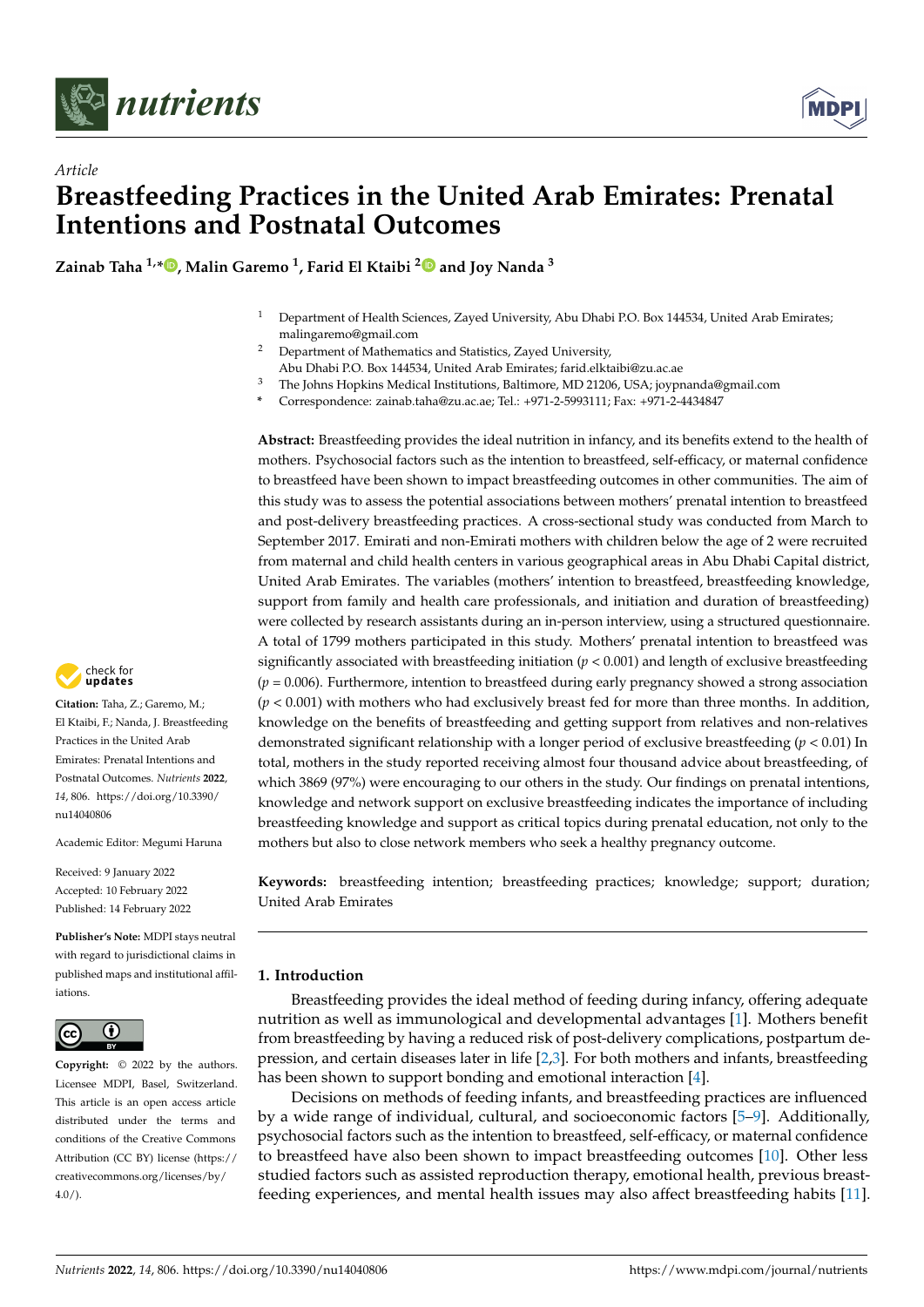Prenatal intention to breastfeed has been shown to influence breastfeeding initiation and duration [\[12](#page-9-8)[–14\]](#page-9-9). A longitudinal study showed that among women with a prenatal intention to breastfeed, 96.6% initiated breastfeeding compared to 4.4% among those with an intention to bottlefeed [\[14\]](#page-9-9). Similar to others, the same study also showed that at six months postpartum, the mean duration of breastfeeding for women intending to breastfeed for at least five months was 4.4 months, compared to 2.5 months among women with a prenatal intention to breastfeed for one month [\[14,](#page-9-9)[15\]](#page-9-10).

Besides intention, knowledge about breastfeeding benefits is another important factor influencing breastfeeding practices [\[6\]](#page-9-11). Knowledgeable women feel more confident during breastfeeding and have a longer duration of breastfeeding [\[15\]](#page-9-10). Furthermore, maternal breastfeeding knowledge has positively impacted the intention to breastfeed, attitudes towards exclusive breastfeeding, and self-efficacy [\[16\]](#page-9-12). Another study has shown that more knowledge is significantly associated with breastfeeding initiation and duration [\[17\]](#page-9-13).

Influence from others, both during pregnancy and post-delivery, can impact breastfeeding outcomes [\[18](#page-9-14)[–21\]](#page-10-0). The influence may include emotional support through encouragement and positive enforcement by family and/or health professionals, education programs on breastfeeding, and surroundings that facilitate breastfeeding [\[22\]](#page-10-1). Systematic reviews suggest that prenatal interventions alone or in combination with intra/postpartum components, including both education and interpersonal support delivered not only to the expecting mothers, but also to her close family/spouse are effective in increasing breastfeeding initiation, duration, or exclusivity [\[23,](#page-10-2)[24\]](#page-10-3). Furthermore, interventions delivered in a combination of settings, i.e., healthcare centers, homes, and in the community, have a better impact on improving breastfeeding rates [\[24\]](#page-10-3). Moreover, emotional and practical support provided by husbands and close relatives have also been positively associated with breastfeeding [\[19–](#page-9-15)[21](#page-10-0)[,25\]](#page-10-4). In contrast, discouragement from close relatives and friends may negatively impact breastfeeding practices [\[22](#page-10-1)[,26](#page-10-5)[,27\]](#page-10-6).

As described, prenatal intention, knowledge, and support have been shown to impact breastfeeding practices in other cultures, while data are scarce in the United Arab Emirates (UAE). The UAE has embraced the WHO/UNICEF international infant feeding recommendations [\[28\]](#page-10-7). However, despite the known benefits and the efforts by the UAE health authorities, breastfeeding rates in the UAE remain suboptimal [\[29\]](#page-10-8) compared to the WHO's target to increase the global rate of exclusive breastfeeding to at least 50% by 2025. Hence, a more detailed understanding of childbearing women's intention to breastfeed and associations to breastfeeding practices could be beneficial for policymakers in developing effective interventions to improve breastfeeding outcomes in the UAE. The aim was to assess the potential associations between mothers' prenatal intention to breastfeed and the post-delivery breastfeeding practices.

### **2. Materials and Methods**

#### *2.1. Participants and Data Collection*

From different geographical areas in Abu Dhabi Capital district, mothers were recruited from maternal and child health centers and the community. Female research assistants provided oral and written information about the study to Emirati and non-Emirati mothers with children below the age of two. Following the recruitment, consenting mothers who met the inclusion criteria of having answered a specific question regarding their prenatal intention to breastfeed were considered the participating subsample for the current study (Figure [1\)](#page-3-0).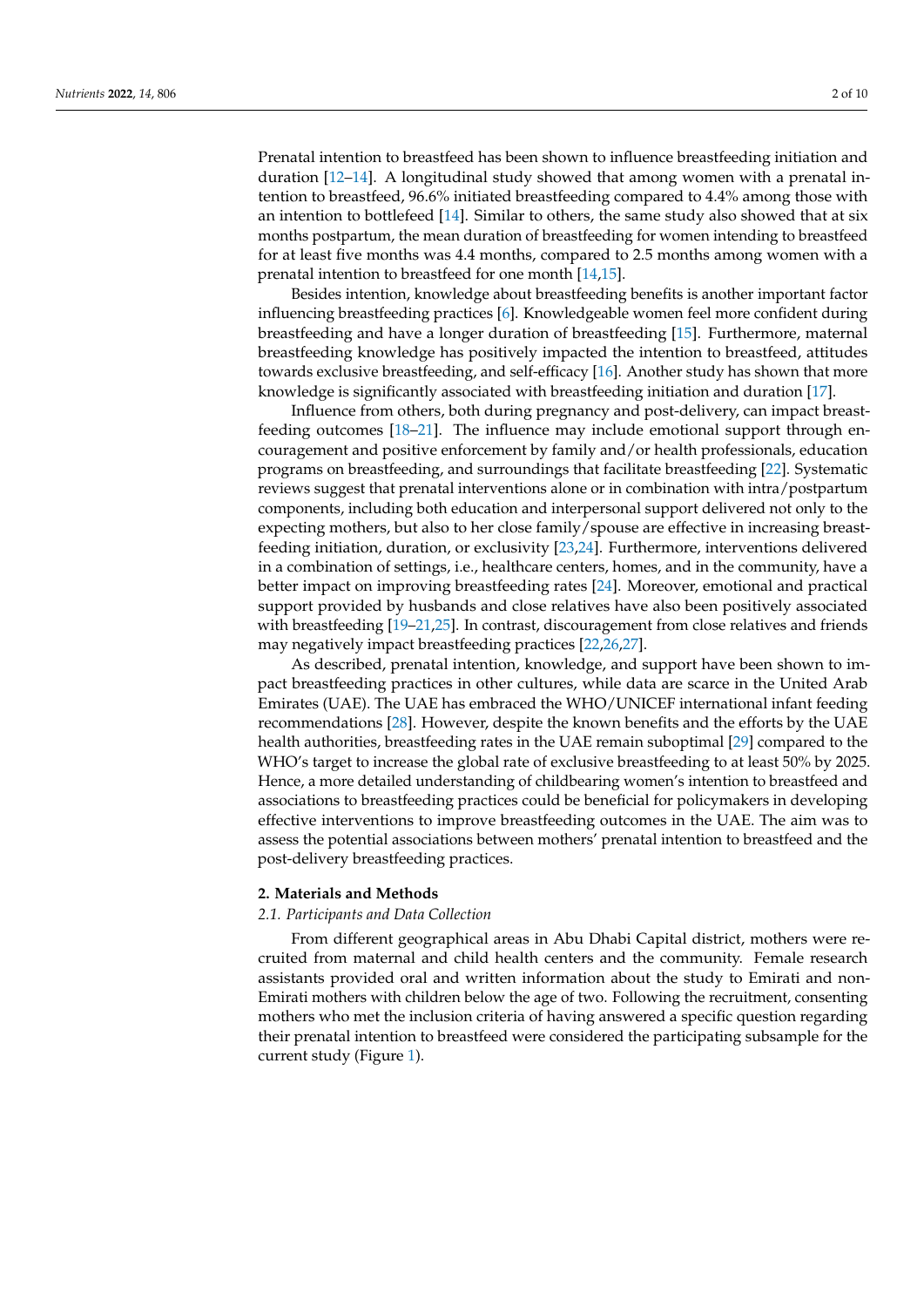<span id="page-3-0"></span>

Figure 1. Schematic diagram of the overall recruitment of the study participant, including exclusion **Figure 1.** Schematic diagram of the overall recruitment of the study participant, including exclusion criteria.

After consent was given, the research assistants followed a structured questionnaire of the original study from which the current sample was extracted has been published elsewhere [30]. The study was approved (ZU17\_006\_F) by the Research Ethics Committee at Zayed University, UAE. The infant feeding practices and infant feeding property. Prior to the state of the  $\alpha$ and interviewed the women individually. A detailed description of the design and sampling

## views were chosen as the data collection method to ensure that all women could partici-*2.2. Study Instrument*

The questionnaire used in the study was developed for this specific investigation and included questions about family demographics and infant feeding practices. Prior to the main study, a pilot study was conducted using face validity in order to reduce bias. Interviews were chosen as the data collection method to ensure that all women could participate, regardless of literacy level. The questionnaire (Arabic and English) consisted of 57 main questions with several subitems. The questions concerning mothers' pre- and postnatal intention to breastfeed, breastfeeding knowledge, support from family and health care professionals, as well as the initiation and duration of breastfeeding, were included and analyzed in this study. Data about mothers' demographics (e.g., education, age, selfrated financial status, nationality, and occupation) were also collected and presented in without any other oral intake except medications and vitamins within the last 24 h. Any breastfeeding was defined as the infant being fed a combination of breastmilk, formula, and/or complementary feeding. this paper. Exclusive breastfeeding was defined as the infant being fed only breast milk

## mographic characteristics of the participants. To examine the association between the de-*2.3. Statistical Analysis*

pendent variable (breastfeeding initiation or duration) and the independent variables (in-All statistical analyses were performed using IBM SPSS Statistics Version 27.0 (Endicott,<br>NPC USA), Fermine membership with the central analysis of analysis of the contract of the central statistics I NY, USA). Frequency distributions and percentages generated descriptive statistics to the percentage at the start to the start to the statistics to feeding  $\mathcal{L}$  for German conducted where  $\mathcal{L}$  is the conduction of the independent of the independent of  $\mathcal{L}$  and  $\mathcal{L}$  is the independent of the independent of  $\mathcal{L}$  and  $\mathcal{L}$  is the independent of  $\$ between the dependent variable (breastfeeding initiation or duration) and the independent<br>the distribution to breastfeed lucevelades short husetfeeding awarent useined from tandates (intermine to steasure a) and whetage about steasure analysis to the binary family members and relatives, and time during pregnancy at which women start to think addust breastfeeding), Chi-square tests or Fisher exact tests were conducted wherever appropriate. The significance level was set to  $p < 0.05$ . Thereafter, multivariate logistic analyze the demographic characteristics of the participants. To examine the association variables (intention to breastfeed, knowledge about breastfeeding, support received from regressions were carried out using the variables that were significant in the bivariate analysis to determine the adjusted odds ratio (aOR) of initiation, knowledge, and support to breastfeeding initiation or duration. The multivariate logistic analysis was used to identify the extent of the impact of the factors with breastfeeding initiation or duration.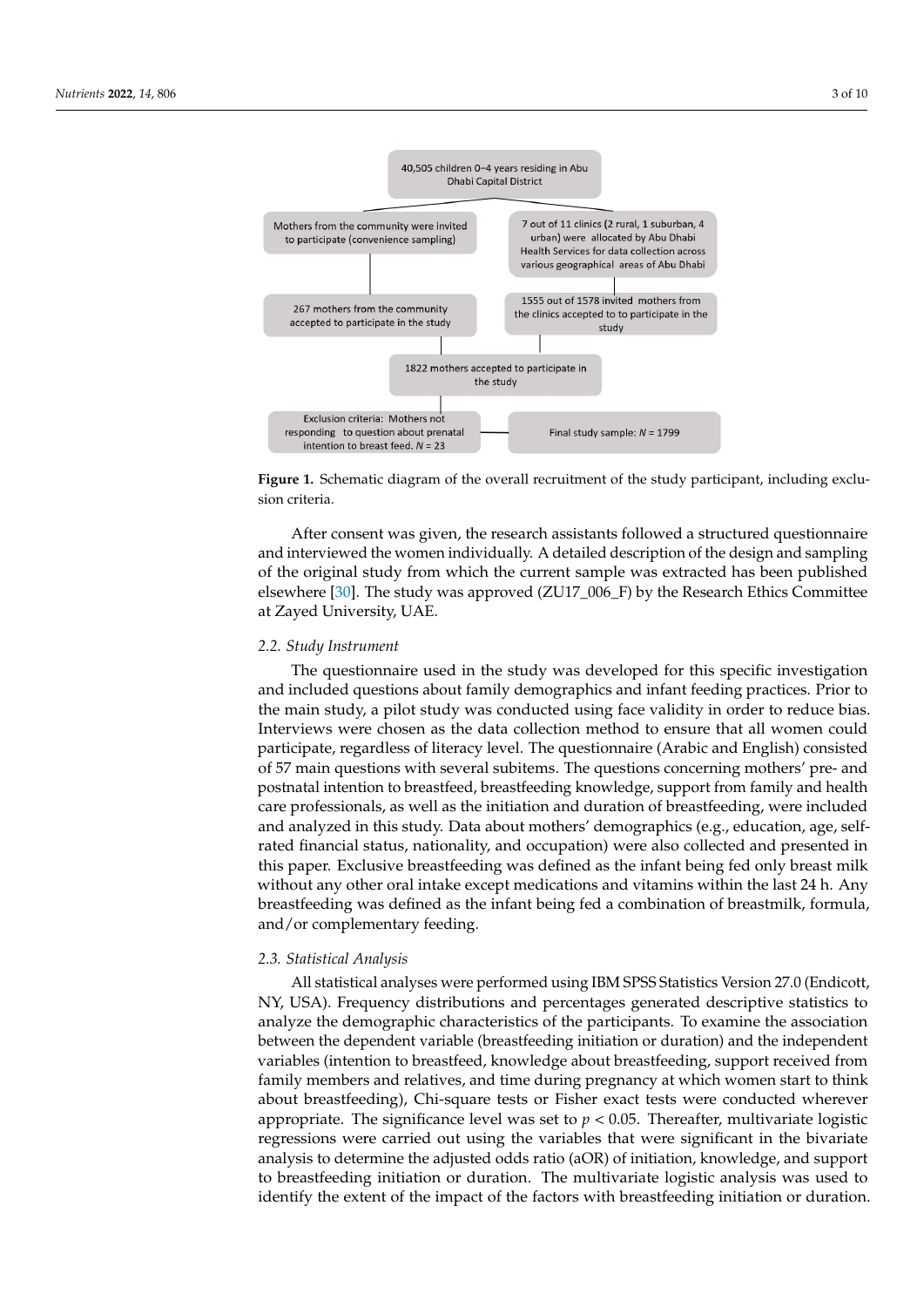Consequently, we report the aOR and their 95% confidence intervals (CI) for factors with *p*-values less than 0.05.

#### **3. Results**

A total of 1799 mothers participated in this study (Figure [1\)](#page-3-0). As shown in Table [1,](#page-4-0) more than half of the women were in the age group 25–34 years. Almost all mothers were married; a majority had a university education and reported their financial wellbeing to be very good to excellent. One-third of the participants were Emirati, and the others were either non-Emirati Arab or non-Arab (Table [1\)](#page-4-0).

<span id="page-4-0"></span>**Table 1.** Maternal demographic. *N* = 1799.

| Characteristics                                 | Frequency | $\%$ |
|-------------------------------------------------|-----------|------|
| Mother's Age (years)                            |           |      |
| $17 - 19$                                       | 17        | 0.9  |
| $20 - 24$                                       | 232       | 12.9 |
| $25 - 34$                                       | 1153      | 64.1 |
| $35 - 51$                                       | 397       | 22.1 |
| Mother's Nationality <sup>a</sup>               |           |      |
| Emirati                                         | 582       | 32.4 |
| Non Emirati-Arab                                | 606       | 33.8 |
| Non Emirati-Non Arab                            | 607       | 33.8 |
| Marital Status <sup>b</sup>                     |           |      |
| Married                                         | 1764      | 98.5 |
| Un-married                                      | 26        | 1.5  |
| Mother's Education <sup>c</sup>                 |           |      |
| Below High School                               | 76        | 4.3  |
| High School                                     | 338       | 19   |
| University                                      | 1364      | 76.7 |
| Father's Education <sup>d</sup>                 |           |      |
| Below High School                               | 38        | 2.1  |
| High School                                     | 202       | 11.3 |
| University                                      | 1551      | 86.6 |
| Mother's Employment Status                      |           |      |
| Employed                                        | 646       | 35.9 |
| Not Employed                                    | 1153      | 64.1 |
| Family Financial Well Being <sup>e</sup> (FFWB) |           |      |
| Excellent/Very Good                             | 1195      | 66.6 |
| Good                                            | 480       | 26.8 |
| Fair                                            | 106       | 5.9  |
| Poor/Very Poor                                  | 12        | 0.7  |
| Parity                                          |           |      |
| 1st child                                       | 644       | 35.8 |
| 2nd child                                       | 535       | 29.8 |
| 3rd child                                       | 305       | 17.0 |
| 4th child                                       | 312       | 17.4 |

 $a$  4 missing data,  $b$  9 missing data,  $c$  21 missing data,  $d$  8 missing data,  $e$  6 missing data.

Table [2](#page-5-0) shows the intention, knowledge, and support and their association to breastfeeding initiation and duration. The prenatal intention to breastfeed was significantly associated with both breastfeeding initiation  $(p < 0.001)$  and exclusive breastfeeding duration ( $p = 0.006$ ) but not with any breastfeeding. Similarly, support received from other people was significantly associated with both breastfeeding initiation (*p* < 0.001) and exclusive breastfeeding duration ( $p = 0.01$ ) but not with any breastfeeding.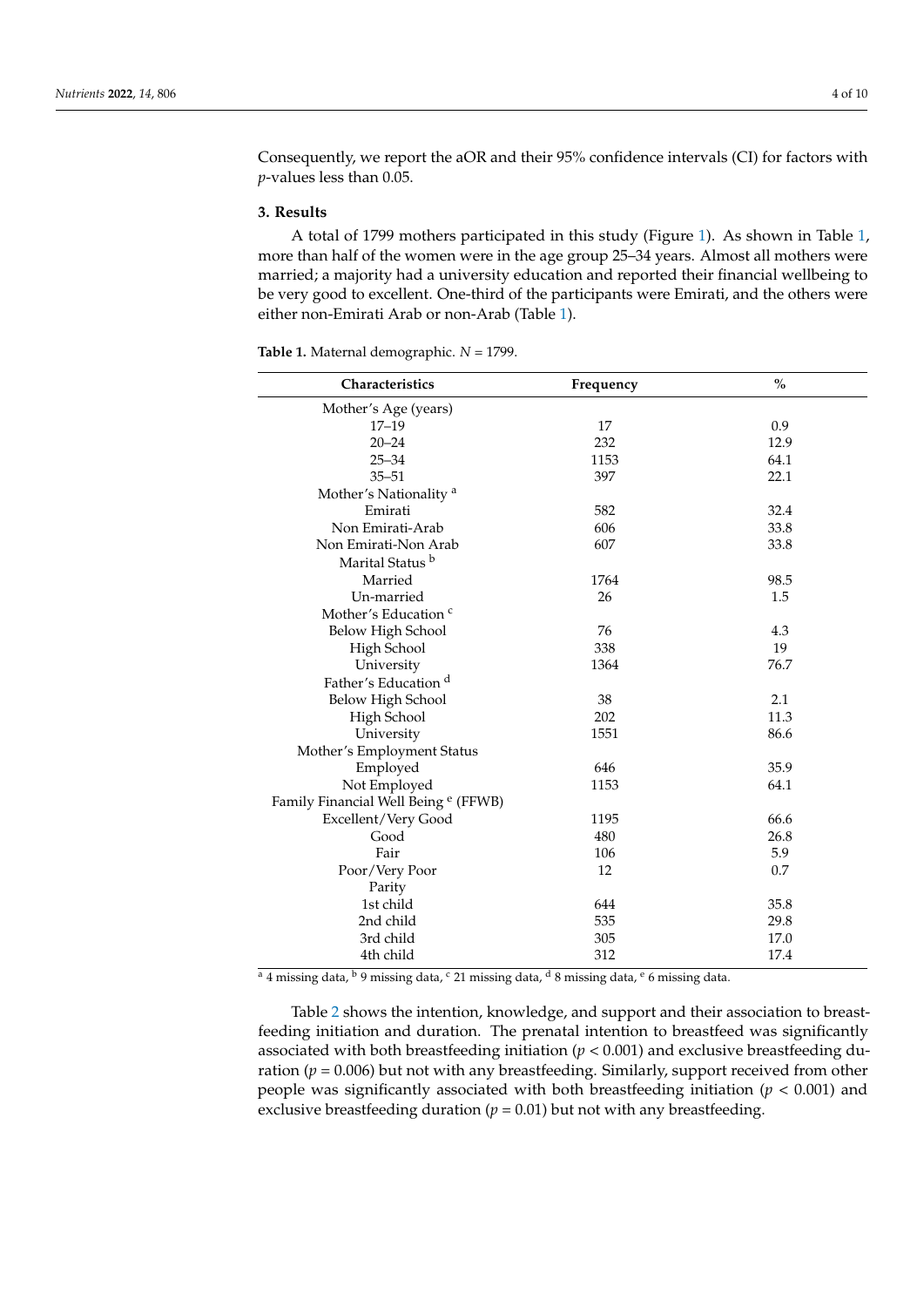<span id="page-5-0"></span>

| Pre-Delivery                 | Post-Delivery $N$ (%)           |                |            |                                |                   |                   |               |            |             |                   |                   |               |            |
|------------------------------|---------------------------------|----------------|------------|--------------------------------|-------------------|-------------------|---------------|------------|-------------|-------------------|-------------------|---------------|------------|
|                              | <b>Breastfeeding Initiation</b> |                |            | <b>Exclusive Breastfeeding</b> |                   | Any Breastfeeding |               |            |             |                   |                   |               |            |
|                              |                                 | N <sub>0</sub> | $p$ -Value | <1 Month                       | $1 - 3$<br>Months | $3 - 6$<br>Months | >6<br>Months  | $p$ -Value | <1 Month    | $1 - 3$<br>Months | $3 - 6$<br>Months | >6<br>Months  | $p$ -Value |
| Intention to BF              |                                 |                |            |                                |                   |                   |               |            |             |                   |                   |               |            |
| Yes                          | 1655<br>(97.9)                  | 36<br>(2.1)    | < 0.001    | 292<br>(22.7)                  | 388<br>(30.1)     | 298<br>(23.2)     | 309<br>(24.0) | 0.006      | 24<br>(2.4) | 110<br>(11.2)     | 143<br>(14.6)     | 703<br>(71.7) | 0.803      |
| $\rm No$                     | 79<br>(73.1)                    | 29<br>(26.9)   |            | 26<br>(35.6)                   | 19<br>(26.0)      | 21<br>(28.8)      | 7<br>(9.6)    |            | (1.8)       | 8<br>(14.0)       | 10<br>(17.5)      | 38<br>(66.7)  |            |
| Knowledge<br>about BF        |                                 |                |            |                                |                   |                   |               |            |             |                   |                   |               |            |
| 100% correct                 | 394                             | 16             |            | 62                             | 90                | 68                | 97            | 0.003      | 7           | 26                | 38                | 192           | 0.197      |
| answers                      | (96.1)                          | (3.9)          | 0.331      | (19.6)                         | (28.4)            | (21.5)            | (30.6)        |            | (2.7)       | (9.9)             | (14.4)            | (73.0)        |            |
| 50% correct                  | 975                             | 31             |            | 173                            | 220               | 180               | 170           |            | 11          | 63                | 72                | 407           |            |
| answers                      | (96.9)                          | (3.1)          |            | (23.3)                         | (29.6)            | (24.2)            | (22.9)        |            | (2.0)       | (11.4)            | (13.0)            | (73.6)        |            |
| 0% correct                   | 365                             | 18             |            | 83                             | 97                | 71                | 49            |            | 7           | 29                | 43                | 142           |            |
| answers                      | (95.3)                          | (4.7)          |            | (27.7)                         | (32.3)            | (23.7)            | (16.3)        |            | (3.2)       | (13.1)            | (19.5)            | (64.3)        |            |
| Support from<br>other people |                                 |                |            |                                |                   |                   |               |            |             |                   |                   |               |            |
|                              | 1596                            | 38             |            | 279                            | 369               | 288               | 301           |            | 25          | 108               | 133               | 676           |            |
| Yes                          | (97.7)                          | (2.3)          | < 0.001    | (22.6)                         | (29,8)            | (23.3)            | (24.3)        | 0.010      | (2.7)       | (11.5)            | (14.1)            | (71.8)        | 0.137      |
| No                           | 138                             | 27             |            | 39                             | 38                | 31                | 15            |            | $\theta$    | 10                | 20                | 65            |            |
|                              | (83.6)                          | (16.4)         |            | (31.7)                         | (30.9)            | (25.2)            | (12.2)        |            | (0)         | (10.5)            | (21.1)            | (68.4)        |            |

**Table 2.** Intention, knowledge, and support and their association to breastfeeding (BF) initiation and duration.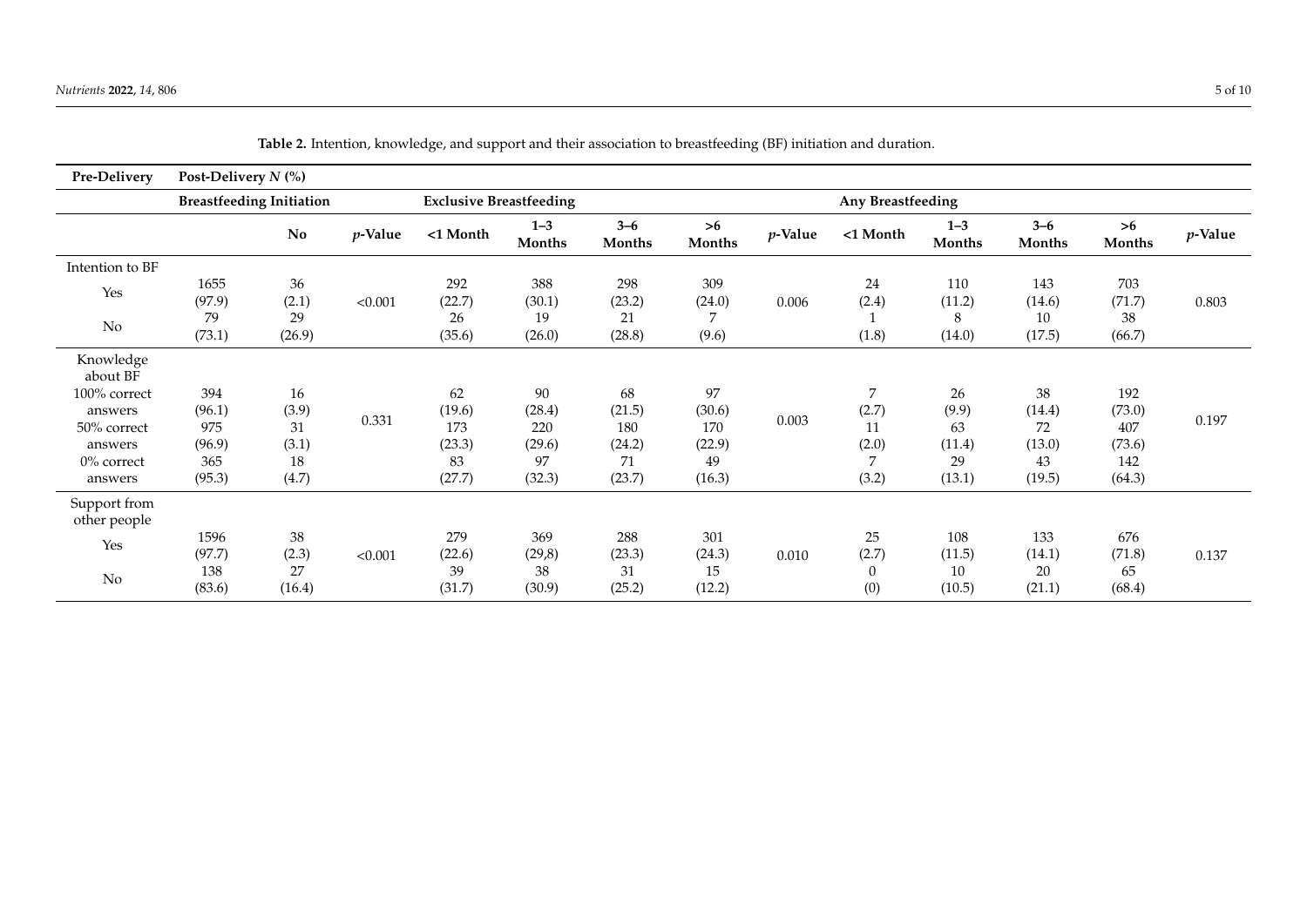Breastfeeding knowledge was significantly associated with exclusive breastfeeding duration  $(p = 0.003)$  (Table [2\)](#page-5-0). Furthermore, multivariate logistic regression was conducted to determine the factors significantly associated with breastfeeding initiation and duration with aOR and CI. Childbearing women who intended to breastfeed were 9.63 times more likely to initiate breastfeeding (95% CI 5.04–18.39) than those with no intention. In addition, childbearing women who received support and encouragement from family members on breastfeeding were 2.89 times more likely to initiate breastfeeding than women who did not (95% CI 1.50–5.55). Additionally, childbearing women who received support from others were 1.52 times more likely to have a longer duration of breastfeeding than women who did not have any support  $(95\% \text{ CI} = 1.07-2.15)$ . Childbearing women with medium level and high level of breastfeeding knowledge were 1.29 times and 1.75 times more likely to have a longer duration of EBF than those with low knowledge (95% CI 1.02–1.65) and (95% CI 1.31–2.32), respectively. Childbearing women with medium and high levels of breastfeeding knowledge were 1.47 and 1.50 times more likely to have a longer duration of any breastfeeding than those with low knowledge (95% CI 1.00–2.14) and ( $aOR = 1.5$ , 95% CI 1.07–2.06), respectively.

The exclusive breastfeeding duration was significantly impacted by the trimester during which the childbearing women started to think about breastfeeding (*p* < 0.001). As shown in Table [3,](#page-6-0) a higher proportion of women who intended to breastfeed during the first or second trimester of their pregnancy continued with EBF for  $\geq 6$  months compared to those who intended to breastfeed during the third trimester. A bigger proportion of childbearing women who intended to breastfeed during the third trimester stopped EBF < 1 month compared to those who intended to breastfeed during the first trimester (Table [3\)](#page-6-0).

| <b>Started Thinking</b><br><b>About BF</b> | <b>Exclusive BF Duration in Months</b> |            |            |           |       |  |
|--------------------------------------------|----------------------------------------|------------|------------|-----------|-------|--|
| <b>Trimester</b>                           | <1 Month                               | 1–3 Months | 3–6 Months | >6 Months | Total |  |
| First                                      | 137 (18.7)                             | 209(28.5)  | 188(25.6)  | 200(27.2) | 734   |  |
| Second                                     | 38(23.8)                               | 50(31.3)   | 34(21.3)   | 38(23.8)  | 160   |  |
| Third                                      | 71 (32.7)                              | 70(32.3)   | 37(17.1)   | 39(18.0)  | 217   |  |
| No intention to BF                         | 26(35.6)                               | 19(26.0)   | 21 (28.8)  | 7(9.6)    | 73    |  |

<span id="page-6-0"></span>**Table 3.** Association between starting to think about breastfeeding (BF) and the duration of exclusive BF, *p* < 0.001. *N* = 1184.

The multivariate ordinal regression showed that women who intended to breastfeed during their first trimester were 2.23 times more likely to have a longer duration of exclusive breastfeeding than those without intention to breastfeed (95% CI 1.44–3.44). Women who intended to breastfeed during the second trimester were 1.70 times more likely to breastfeed than those without intention to breastfeed  $(95\% \text{ CI} = 1.03-2.79)$ .

Table [4](#page-7-0) shows who encouraged and discouraged the mothers to breastfeed pre- and post-delivery. In total, there were 3999 instances of advice being offered regarding breastfeeding, of which 3869 (96.7%) were encouraging and 130 (3.3%) were discouraging. Overall, health care professionals, including lactation specialists, offered 2110 pieces (54.0%) of encouraging advice, followed by mothers offering 747 (19.3%), spouses offering 427 (11.0%), mothers-in-law offering 402 (10.4%), and other relatives and friends offering 183 (4.7%).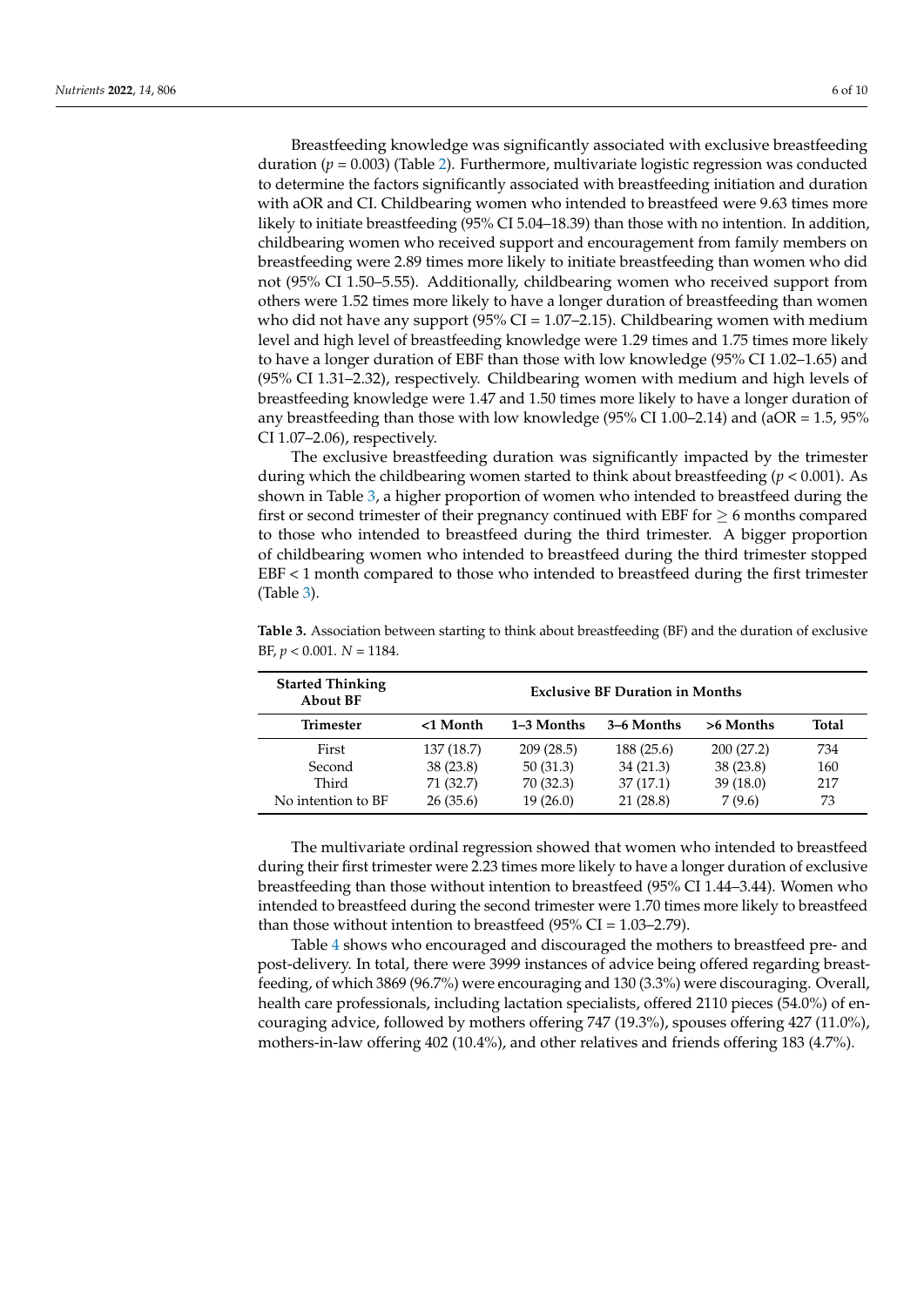|                       | <b>Number of Mothers Receiving Breastfeeding Advice *</b> |                         |                        |                         |  |  |  |
|-----------------------|-----------------------------------------------------------|-------------------------|------------------------|-------------------------|--|--|--|
|                       |                                                           | Pre-Delivery            | Post-Delivery          |                         |  |  |  |
|                       | Encouraging<br>N(%)                                       | Discouraging<br>$N$ (%) | Encouraging<br>$N$ (%) | Discouraging<br>$N$ (%) |  |  |  |
| Health professionals  | 535 (29.4)                                                | 2(0.1)                  | 787 (38.4)             | 8(0.4)                  |  |  |  |
| Lactation specialists | 220(12.1)                                                 | 2(0.1)                  | 568 (27.7)             | 5(0.3)                  |  |  |  |
| Mothers               | 437 (24)                                                  | 7(0.4)                  | 310(15.1)              | 11(0.6)                 |  |  |  |
| In-laws               | 270 (14.9)                                                | 7(0.4)                  | 132(6.4)               | 17(0.9)                 |  |  |  |
| <b>Spouses</b>        | 262 (14.4)                                                | 5(0.3)                  | 165(8)                 | 11(0.6)                 |  |  |  |
| Other relatives       | 61(3.4)                                                   | 13(0.7)                 | 55(2.7)                | 22(1.2)                 |  |  |  |
| Friends/others        | 33(1.8)                                                   | 7(0.4)                  | 34(1.7)                | 13 (0.7)                |  |  |  |

<span id="page-7-0"></span>**Table 4.** The proportion of all mothers (*N* = 1799) receiving breastfeeding advice from various health professionals and non-specialists.

\* A mother may have received advice from one source or more, just as some mothers expressed not having received advice from anyone.

## **4. Discussion**

The current study is one of the first to investigate the association between prenatal breastfeeding intention and breastfeeding outcomes in the UAE. Childbearing women's prenatal intention to breastfeed was significantly associated with breastfeeding initiation and exclusive breastfeeding duration. Furthermore, support from family and health professionals was significantly associated with breastfeeding initiation and exclusive breastfeeding duration. Despite the long-term adoption of the WHO recommendations for breastfeeding in the UAE, the rates remain suboptimal. In this study, women who started to think about breastfeeding at an early stage of their pregnancies had a higher initiation rate and longer breastfeeding duration, providing some guidance on the importance of early antenatal education, including feeding strategies. Breastfeeding knowledge was significantly associated with exclusive breastfeeding duration further supporting the importance of antenatal education.

Similar to the results in this study, other studies have reported a positive association between prenatal intention to breastfeed and breastfeeding initiation and duration [\[14](#page-9-9)[,31](#page-10-10)[–33\]](#page-10-11). In this study, an association was found between prenatal intention and EBF but not with partial breastfeeding. Almost everyone with a prenatal intention to breastfeed (97.9%) actually initiated breastfeeding compared to 73.1% among those without prenatal intention confirming findings from the UK where 96.6% of women who intended to breastfeed for at least four months initiated breastfeeding, while only 74.7% of those who intended to breastfeed for less than four weeks actually initiated breastfeeding [\[14\]](#page-9-9). Similarly, a study from the US demonstrated that women without intention to breastfeed were 405 times less likely to initiate breastfeeding than to those who intended to breastfeed for 12 months, indicating that a prenatal intention to breastfeed has an impact on both initiation and duration [\[34\]](#page-10-12).

The results in this study indicate that early intention has a positive impact on breastfeeding duration. Others have found that those planning for a short duration stop breastfeeding significantly earlier than those who plan to breastfeed longer [\[14,](#page-9-9)[31\]](#page-10-10). Although many studies support the association between prenatal intention and breastfeeding practices, others have found a discrepancy between the intended and actual breastfeeding duration [\[34,](#page-10-12)[35\]](#page-10-13).

In Saudi Arabia, although the childbearing women were knowledgeable about breastfeeding, less than half of them intended to initiate breastfeeding [\[36\]](#page-10-14). In this study, breastfeeding knowledge also did not impact breastfeeding initiation, which stands in contrast to many other studies that found that knowledge predicts breastfeeding initiation [\[37](#page-10-15)-39]. This may be related to methodological issues inadequately assessing breastfeeding knowledge. On the other hand, a significant association was found between knowledge and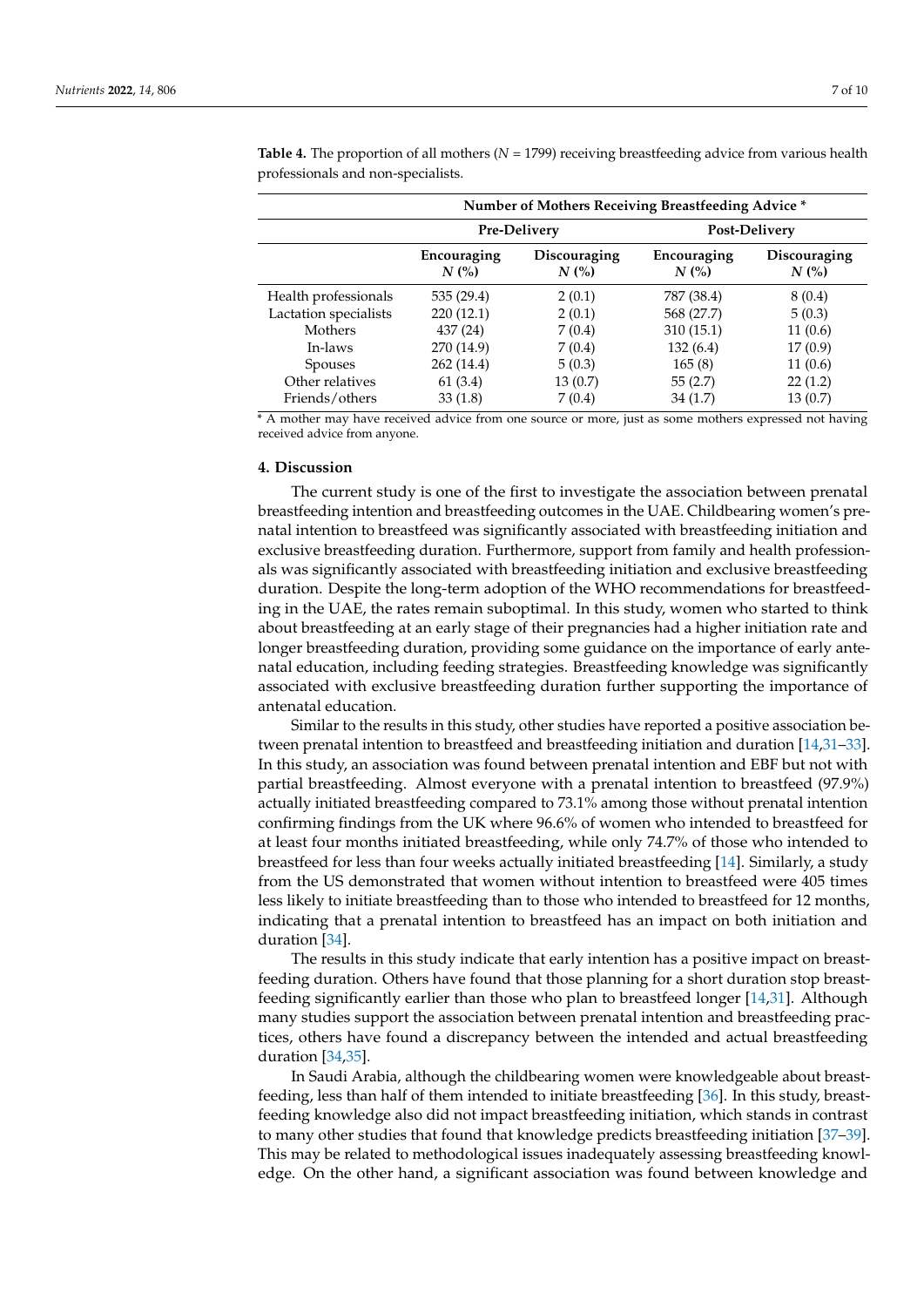As reported by the mothers, and similar to other studies, health professionals and families impacted breastfeeding practices [\[18,](#page-9-14)[20,](#page-10-20)[22\]](#page-10-1). Not surprisingly, the health professionals gave the most advice, followed by the participants' mothers, mothers-in-law, and their spouses, in line with another study in the UAE [\[43\]](#page-10-21). Others have reported that paternal support and knowledge about breastfeeding significantly impacts breastfeeding success [\[44\]](#page-10-22). A systematic review, including 14 countries, found that all forms of laymen and professional support, especially in combination, increase the duration of breastfeeding, especially exclusive breastfeeding, up to the first six months, which is similar to the findings in this study [\[45\]](#page-10-23). Paid maternity leave has been shown to positively impact the rate of mothers attempting to breastfeed [\[46\]](#page-10-24). During the time of data collection, the UAE maternity leave for governmental employees was 3 months of paid leave and shorter working hours for the first year after giving birth, but despite this, the breastfeeding rates in the UAE are suboptimal. In order to reach the set target, the current breastfeeding policies may take all of the above findings into account by implementing early and continuous antenatal education, not only of the childbearing women but also close family members [\[30\]](#page-10-9).

A major strength of the study is that a large sample of mothers, both UAE nationals and expatriates, were recruited from the majority of the centers rendering maternal and health services located in various geographical areas in Abu Dhabi Capital district, as well as from the community, making the sample likely to be representative of Abu Dhabi. Another strength of the study is the attempt to understand women's breastfeeding perceptions in addition to their actual experiences.

A limitation of this study, and other similar cross-sectional studies, is related to the accuracy of long-term maternal recall of breastfeeding practices. Although mothers' knowledge about breastfeeding was assessed briefly, future studies should address the gap related to potential associations between knowledge and practices. In addition, challenges associated with physical or emotional health that may impact breastfeeding intention and outcomes were not included in this study and that can also be seen as a limitation.

### **5. Conclusions**

To conclude, it was shown that the vast majority of breastfeeding advice was perceived as encouraging by the mothers. Support towards breastfeeding and the prenatal intention to breastfeed showed positive associations, both with breastfeeding initiation and the exclusive breastfeeding duration. Furthermore, women who started to think about breastfeeding early on in the pregnancy were more likely to have a longer duration of breastfeeding. This indicates the importance of including breastfeeding as a continuous topic during the prenatal education sessions, not only to the mothers but also to the close family members. This can have a positive impact on the breastfeeding intention and thus, on the breastfeeding practices which therefore would work more efficiently towards reaching the WHO goals.

**Author Contributions:** Z.T., M.G. and J.N. contributed to the design of the study. Z.T. trained the research assistants and supervised the data collection. F.E.K. contributed with the data analysis. Z.T. and M.G. drafted the manuscript and all authors read, critically revised, and approved the final manuscript. Z.T. is the corresponding author. All authors have read and agreed to the published version of the manuscript.

**Funding:** The study was funded (R17042) by the Research Office at Zayed University.

**Institutional Review Board Statement:** The study was approved (ZU17\_006\_F) by the Research Ethics Committee at Zayed University UAE. Additional clearance was obtained from the Abu Dhabi Health Services Company. Written informed consent was received from participants. Privacy and confidentiality were maintained throughout the study period by excluding personal identifiers during the data collection.

**Informed Consent Statement:** Not applicable.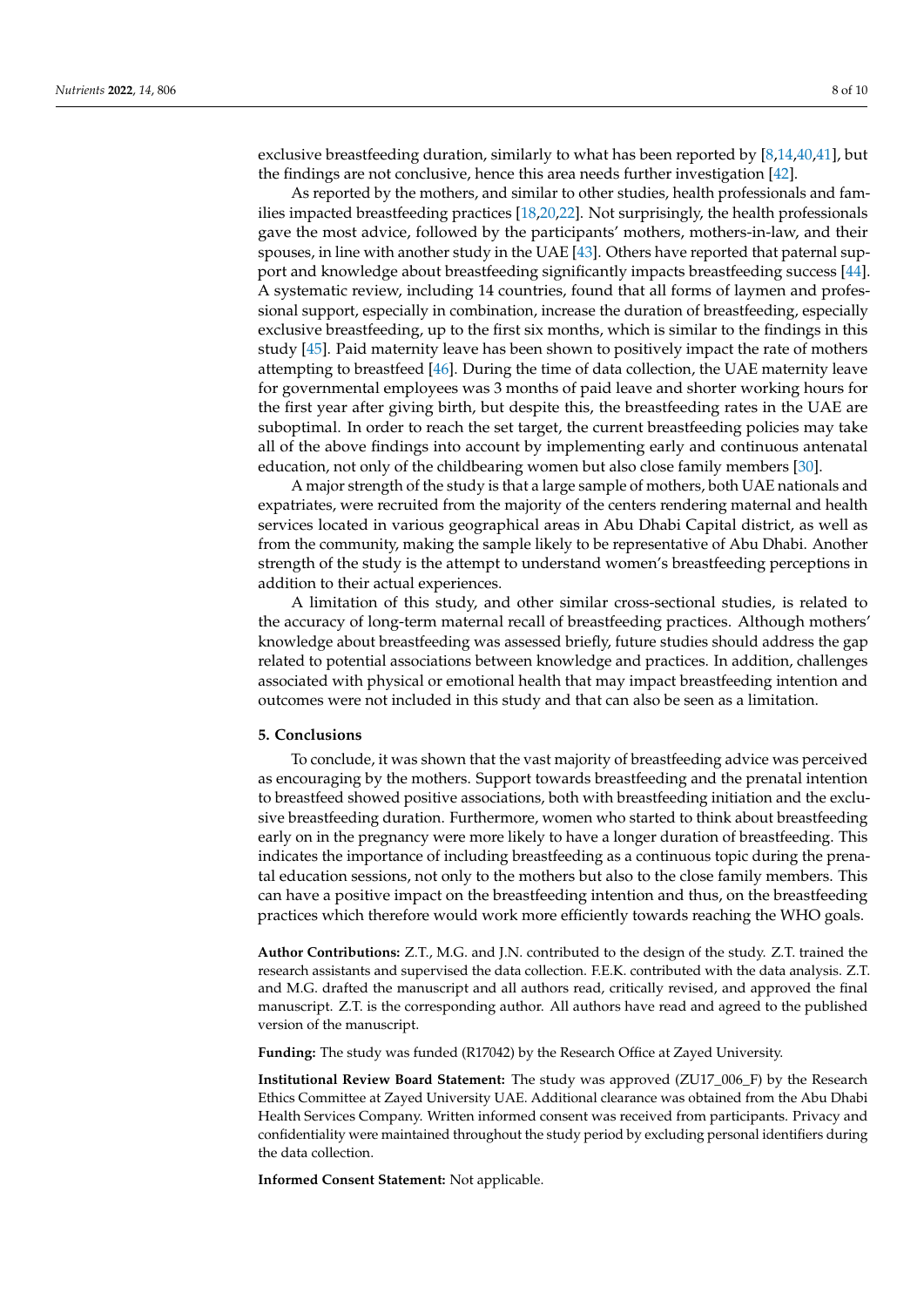**Data Availability Statement:** The data that supports the findings of the current study are available from the corresponding author upon reasonable request.

**Acknowledgments:** The authors are indebted to the Abu Dhabi Health Services Company (SEHA) for granting access to seven public ambulatory health care centers across the Emirate of Abu Dhabi. We would like to express our gratitude to the study participants for their cooperation. Furthermore, we would like to thank Ludmilla Scott, Amira, Razan, Nahed, Nour, Dhuha, Ayesha, and Jawaher for their time and commitment.

**Conflicts of Interest:** The authors declare no conflict of interest.

#### **Abbreviations**

- aOR Adjusted Odds Ratio
- CI Confidence Interval
- EBF Exclusive breastfeeding
- SD Standard Deviation
- UAE United Arab Emirates
- WHO World Health Organization
- UK United Kingdom

### **References**

- <span id="page-9-0"></span>1. Leung, A.K.; Sauve, R.S. Breast is best for babies. *J. Natl. Med. Assoc.* **2005**, *97*, 1010.
- <span id="page-9-1"></span>2. Salone, L.R.; Vann, W.F., Jr.; Dee, D.L. Breastfeeding: An overview of oral and general health benefits. *J. Am. Dent. Assoc.* **2013**, *144*, 143–151. [\[CrossRef\]](http://doi.org/10.14219/jada.archive.2013.0093) [\[PubMed\]](http://www.ncbi.nlm.nih.gov/pubmed/23372130)
- <span id="page-9-2"></span>3. Victora, C.G.; Bahl, R.; Barros, A.J.; Franca, G.V.; Horton, S.; Krasevec, J.; Murch, S.; Sankar, M.J.; Walker, N.; Rollins, N.C. Breastfeeding in the 21st century: Epidemiology, mechanisms, and lifelong effect. *Lancet* **2016**, *387*, 475–490. [\[CrossRef\]](http://doi.org/10.1016/S0140-6736(15)01024-7)
- <span id="page-9-3"></span>4. Bai, Y.K.; Middlestadt, S.E.; Joanne Peng, C.Y.; Fly, A.D. Psychosocial factors underlying the mother's decision to continue exclusive breastfeeding for 6 months: An elicitation study. *J. Hum. Nutr. Diet.* **2009**, *22*, 134–140. [\[CrossRef\]](http://doi.org/10.1111/j.1365-277X.2009.00950.x) [\[PubMed\]](http://www.ncbi.nlm.nih.gov/pubmed/19302118)
- <span id="page-9-4"></span>5. Brown, C.R.; Dodds, L.; Legge, A.; Bryanton, J.; Semenic, S. Factors influencing the reasons why mothers stop breastfeeding. *Can. J. Public Health* **2014**, *105*, e179–e185. [\[CrossRef\]](http://doi.org/10.17269/cjph.105.4244)
- <span id="page-9-11"></span>6. Chambers, J.A.; McInnes, R.J.; Hoddinott, P.; Alder, E.M. A systematic review of measures assessing mothers' knowledge, attitudes, confidence and satisfaction towards breastfeeding. *Breastfeed. Rev.* **2007**, *15*, 17–25.
- 7. Colin, W.B.; Scott, J.A. Breastfeeding: Reasons for starting, reasons for stopping and problems along the way. *Breastfeed. Rev.* **2002**, *10*, 13–19.
- <span id="page-9-16"></span>8. Jiang, H.; Li, M.; Yang, D.; Wen, L.M.; Hunter, C.; He, G.; Qian, X. Awareness, intention, and needs regarding breastfeeding: Findings from first-time mothers in Shanghai, China. *Breastfeed. Med.* **2012**, *7*, 526–534. [\[CrossRef\]](http://doi.org/10.1089/bfm.2011.0124)
- <span id="page-9-5"></span>9. Santo, L.C.; de Oliveira, L.D.; Giugliani, E.R. Factors associated with low incidence of exclusive breastfeeding for the first 6 months. *Birth* **2007**, *34*, 212–219. [\[CrossRef\]](http://doi.org/10.1111/j.1523-536X.2007.00173.x)
- <span id="page-9-6"></span>10. Kronborg, H.; Foverskov, E.; Væth, M.; Maimburg, R.D. The role of intention and self-efficacy on the association between breastfeeding of first and second child, a Danish cohort study. *BMC Pregnancy Childbirth* **2018**, *18*, 454. [\[CrossRef\]](http://doi.org/10.1186/s12884-018-2086-5)
- <span id="page-9-7"></span>11. Gila-Díaz, A.; Herranz Carrillo, G.; Arribas, S.M.; Ramiro-Cortijo, D. Healthy Habits and Emotional Balance in Women during the Postpartum Period: Differences between Term and Preterm Delivery. *Children* **2021**, *8*, 937. [\[CrossRef\]](http://doi.org/10.3390/children8100937)
- <span id="page-9-8"></span>12. Verret-Chalifour, J.; Giguere, Y.; Forest, J.-C.; Croteau, J.; Zhang, P.; Marc, I. Breastfeeding initiation: Impact of obesity in a large Canadian perinatal cohort study. *PLoS ONE* **2015**, *10*, e0117512. [\[CrossRef\]](http://doi.org/10.1371/journal.pone.0117512)
- 13. Meedya, S.; Fahy, K.; Kable, A. Factors that positively influence breastfeeding duration to 6 months: A literature review. *Women Birth* **2010**, *23*, 135–145. [\[CrossRef\]](http://doi.org/10.1016/j.wombi.2010.02.002)
- <span id="page-9-9"></span>14. Donath, S.M.; Amir, L.H. Relationship between prenatal infant feeding intention and initiation and duration of breastfeeding: A cohort study. *Acta Paediatr.* **2003**, *92*, 352–356. [\[CrossRef\]](http://doi.org/10.1111/j.1651-2227.2003.tb00558.x)
- <span id="page-9-10"></span>15. Chezem, J.; Friesen, C.; Boettcher, J. Breastfeeding knowledge, breastfeeding confidence, and infant feeding plans: Effects on actual feeding practices. *J. Obstet. Gynecol. Neonatal Nurs.* **2003**, *32*, 40–47. [\[CrossRef\]](http://doi.org/10.1177/0884217502239799)
- <span id="page-9-12"></span>16. Thomas, J.S.; Yu, E.A.; Tirmizi, N.; Owais, A.; Das, S.K.; Rahman, S.; Faruque, A.S.; Schwartz, B.; Stein, A.D. Maternal knowledge, attitudes and self-efficacy in relation to intention to exclusively breastfeed among pregnant women in rural Bangladesh. *Matern. Child Health J.* **2015**, *19*, 49–57. [\[CrossRef\]](http://doi.org/10.1007/s10995-014-1494-z)
- <span id="page-9-13"></span>17. Kornides, M.; Kitsantas, P. Evaluation of breastfeeding promotion, support, and knowledge of benefits on breastfeeding outcomes. *J. Child Health Care* **2013**, *17*, 264–273. [\[CrossRef\]](http://doi.org/10.1177/1367493512461460)
- <span id="page-9-14"></span>18. Kaunonen, M.; Hannula, L.; Tarkka, M.-T. A systematic review of peer support interventions for breastfeeding. *J. Clin. Nurs.* **2012**, *21*, 1943–1954. [\[CrossRef\]](http://doi.org/10.1111/jocn.12023)
- <span id="page-9-15"></span>19. Flacking, R.; Dykes, F.; Ewald, U. The influence of fathers' socioeconomic status and paternity leave on breastfeeding duration: A population-based cohort study. *Scand. J. Public Health* **2010**, *38*, 337–343. [\[CrossRef\]](http://doi.org/10.1177/1403494810362002)